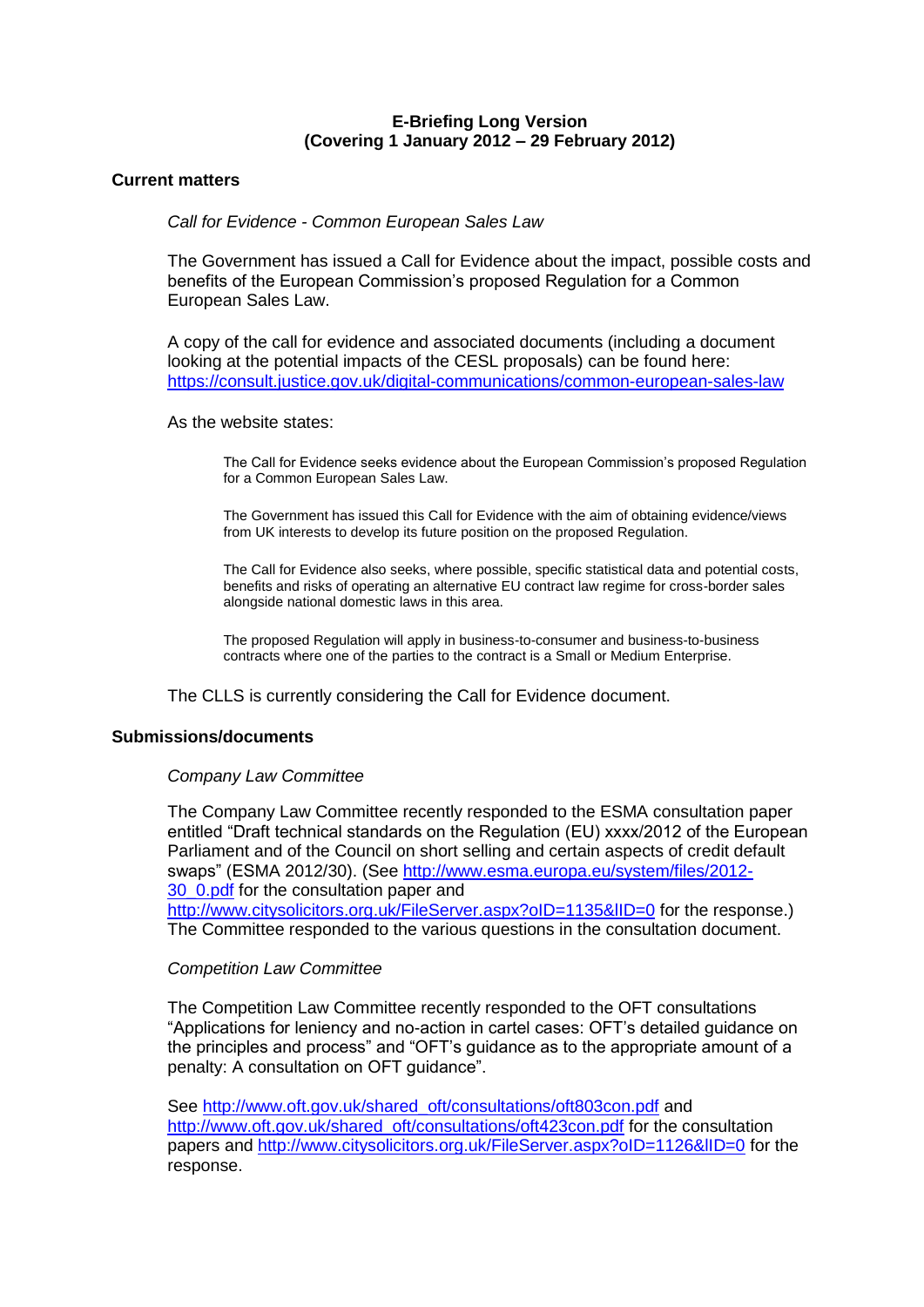The first consultation concerned a proposal to amend the OFT's guidance on the handling of applications for leniency and no-action letters in cartel cases under the Competition Act 1998. (The guidance is intended to assist firms in understanding when, and to what extent, leniency will be available, the conditions for a grant of leniency and the process for applications.)

The second consultation concerned a proposal to amend the OFT's guidance on the appropriate amount of a penalty to be imposed for an infringement of Chapter 1 or Chapter II prohibitions of the Competition Act 1998 or Articles 101 or 102 of the TFEU. (The guidance also applies to concurrent regulators when imposing financial penalties under the Competition Act 1998.)

The Competition Committee responded to the specific questions in the second consultation, and stated generally in relation to the first that:

We believe that the draft guidance on leniency applications has a number of useful new aspects such as the overview charts and checklists. The process for making a leniency application is explained in more simple terms and we welcome the extra detail on the circumstances in which the OFT will provide confidential guidance. We also agree that it is appropriate to consolidate the existing guidance on 'no action' letters into this Guideline. Indeed, we think it important that the OFT seeks, as far as possible, to produce a single, detailed point of reference in relation to the areas on which it provides guidance.

Consequently, we limit our responses to two areas: (i) the conduct of internal investigations where the OFT seeks, unusually, to limit the amount of legal advice that a company can obtain; and (ii) the waiver of legal privilege where we recognise that the OFT has a legitimate aim but wonder whether it might be achieved in a less radical manner

## *Competition Law and Intellectual Property Law Committees*

The Competition Law and Intellectual Property Law Committees recently submitted a joint response to the European Commission's "Review of the Current Regime for the Assessment of Technology Transfer Agreements". (See [http://ec.europa.eu/competition/consultations/2012\\_technology\\_transfer/questionnair](http://ec.europa.eu/competition/consultations/2012_technology_transfer/questionnaire_en.pdf) [e\\_en.pdf](http://ec.europa.eu/competition/consultations/2012_technology_transfer/questionnaire_en.pdf) for the consultation paper and http://www.citysolicitors.org.uk/FileServer.aspx?oID=1122&IID=0 for the response.)

The review related to the Technology Transfer Block Exemption Regulation (772 / 2004) ("TTBER"). In April 2004, the Commission adopted the Regulation on the application of Article 81(3) of the Treaty [now Article 101(3) TFEU] to categories of technology transfer agreements, and Guidelines on the applicability of Article 81 of the Treaty to technology transfer agreements. Both instruments will expire on 30 April 2014.

The review sought to ensure that the new regime will reflect current market realities and provide for the possibility of non-competitors and competitors entering into technology transfer agreements where such agreements contribute to economic welfare without posing a risk to competition.

In general terms, the response supported the introduction of a new block exemption regulation for technology transfer agreements when the TTBER expires in 2014. It also argued that:

 The Commission should acknowledge and give greater recognition to the procompetitive or benign competitive effects of most bilateral exclusive licensing and other technology transfer agreements.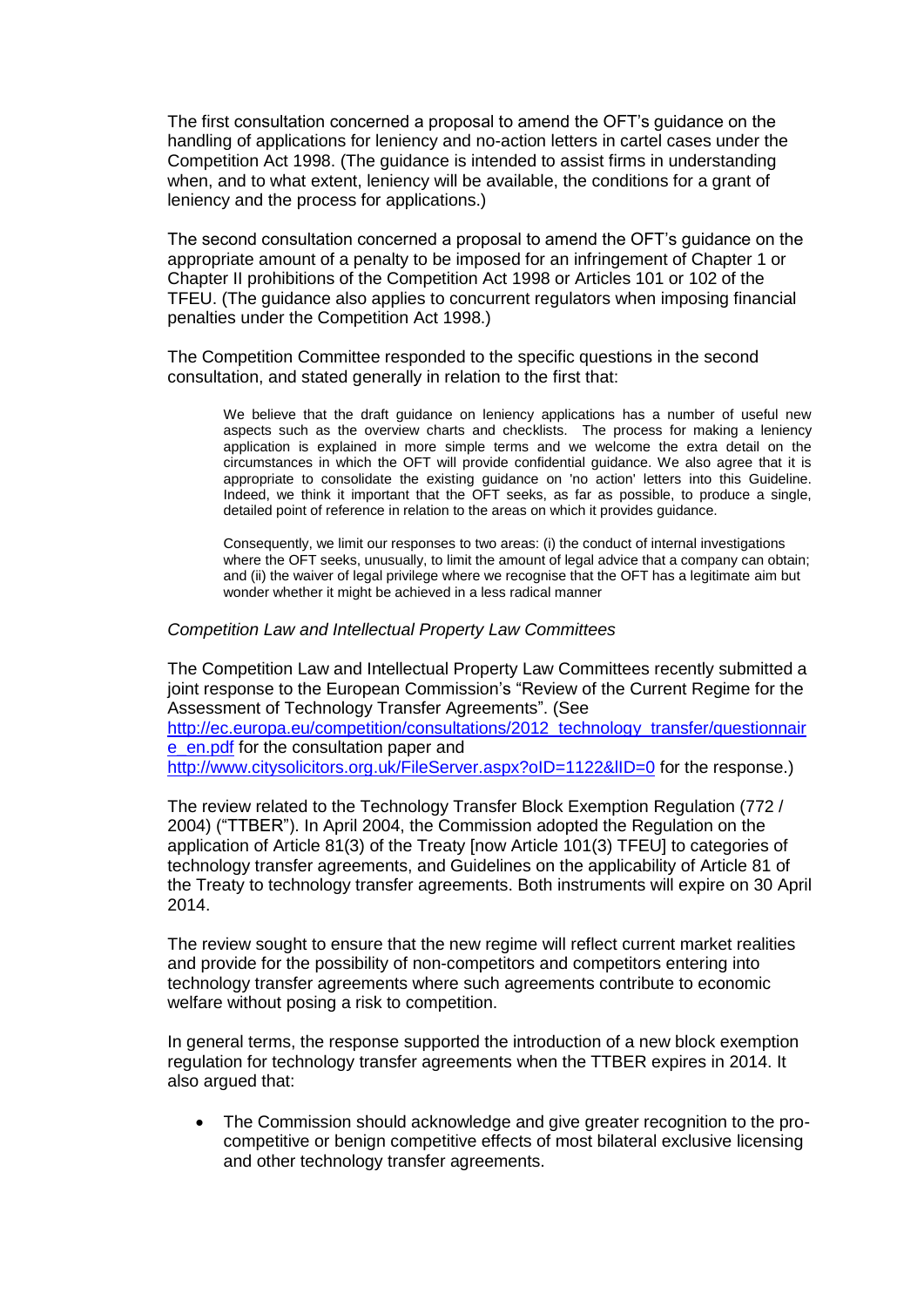- Having a well drafted regulation in this area would be extremely useful and would provide a level of legal certainty for businesses that no set of guidelines (with all of their caveats and qualifications) would be able to provide. As the submission mentioned, business executives will want to know, in simple terms, whether they are allowed to include certain terms in their technology transfer agreements.
- The general approach of any new regulation should be to provide a clear "safe harbour" for most technology transfer agreements that are encountered in practice, based on criteria that can be readily applied by any commercial lawyer or business executive, without the need to consult an economist.

# *Insolvency Law Committee*

The Insolvency Law Committee recently responded to the Insolvency Service consultation "Reform of the Process to Apply for Bankruptcy and Compulsory Winding Up". (See<http://www.bis.gov.uk/insolvency/Consultations/petition%20reform> for the consultation paper and http://www.citysolicitors.org.uk/FileServer.aspx?oID=1120&IID=0 for the response.)

As the consultation paper stated, the proposed reforms build upon proposals to reform the debtor petition bankruptcy process by removing the court from the application stage where there is no dispute between the parties about the outcome. Specifically, the consultation proposed the following arrangements:

- Electronic applications should be made to a specially appointed Adjudicator, with an office based at The Insolvency Service. (The Adjudicator would decide the outcome of each application where there is no disagreement between the parties, and courts would focus on dealing with disputes that require a judicial settlement.)
- Debtors who want to apply for bankruptcy for themselves should have the choice of submitting electronic or paper applications, as well as the option of making the requisite payment to enter the process by instalments.
- Creditors who are looking to instigate proceedings would first have to take all reasonable steps towards reaching a mutually satisfactory solution to the debt problem, and debtors would be encouraged to seek early, free, independent debt advice.

In its response, the Insolvency Law Committee focused mainly on the proposals contained in the Consultation relating to corporate debtors and compulsory winding up, and made a number of general comments rather than confining its comments to the particular questions raised. This was as the Committee considered that, as an initial step, it was necessary to address the key assumptions underpinning the consultation. The submission also stated generally that:

**5.** We generally agree with the consensus reached following earlier consultations that the process by which an individual can file for his or her own bankruptcy could potentially be streamlined, removing the need for automatic court involvement in the process, provided that appropriate safeguards were in place.

**6.** We would, however, emphasise the need for there to be procedures to ensure that an individual receives appropriate advice as to the available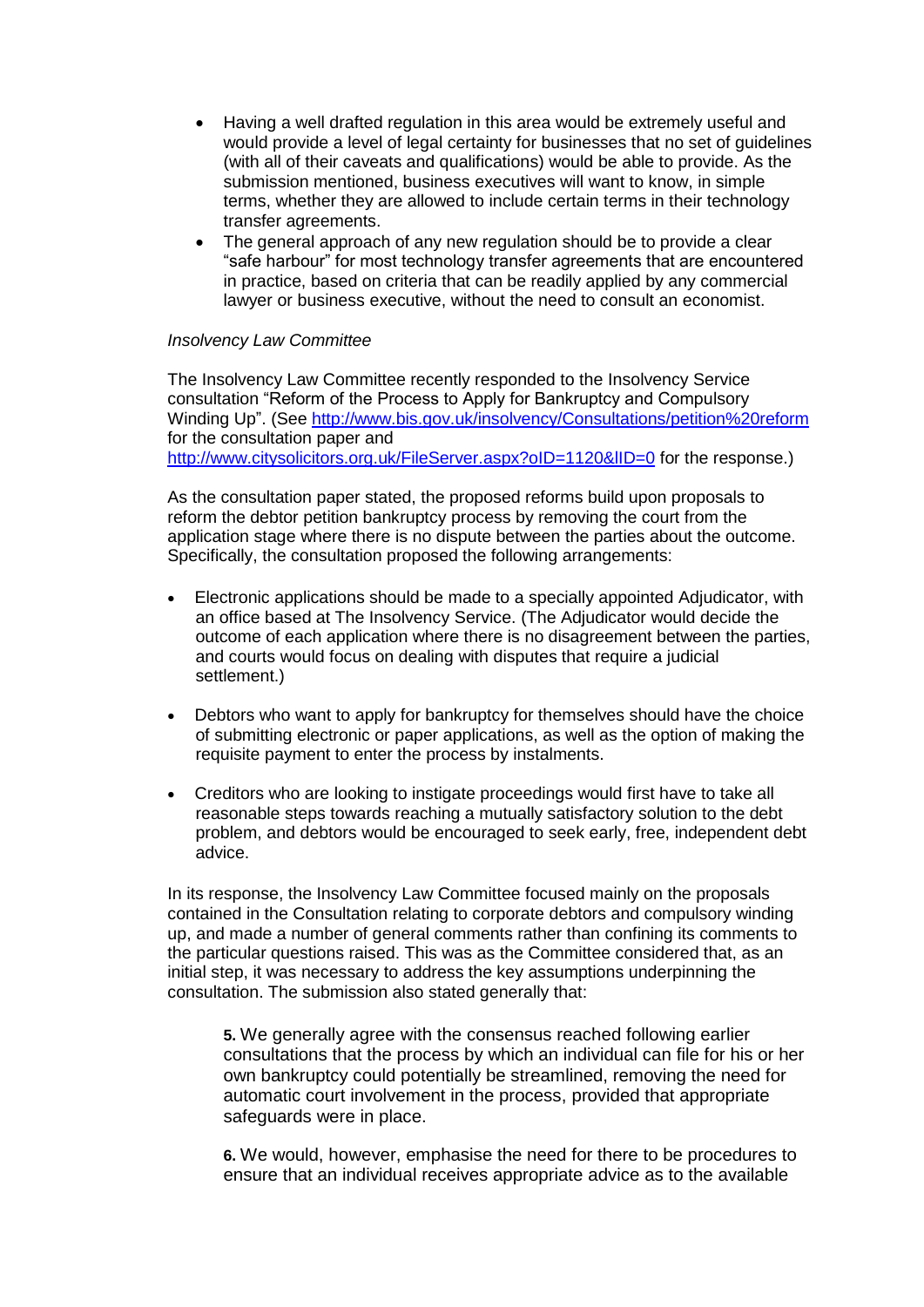options, and the very serious consequences of bankruptcy, before seeking a bankruptcy order. The bankruptcy of an ill-informed debtor who made an application remotely and who then failed to co-operate with a process that they did not expect could prove more expensive to the court system, and less beneficial to that individual, than the procedures currently in place.

**7.** The previous proposals have been significantly extended far beyond the initial concept of providing a "voluntary" way to enter into an insolvency procedure, so as to provide individuals with a similar procedure to a creditors' voluntary liquidation. The Consultation now proposes that the same procedure could also apply to a bankruptcy petition presented by a creditor, even in the face of debtor opposition<sup>1</sup>, unless the debtor chooses to refer the matter to the court. A petition willingly presented by a debtor is significantly different to a petition presented by a creditor. The fact that the creditor, rather than the debtor, is taking this step suggests that there is some element of dispute, if only as to whether the debtor considers that he or she should be made bankrupt at that stage as a result of their inability to pay the admitted sum. If this were not the case, the debtor would, presumably, have presented the petition.

**8.** The Consultation states that it does not have any impact on any human rights issues.<sup>2</sup> We find this surprising in the light of articles  $6(1)$  of the European Convention of Human Rights $3$  which requires decisions impacting on individuals to be made in a "fair and public hearing" and "by an independent and impartial tribunal". It is difficult to imagine a more important issue for an individual than being made bankrupt as the effect of bankruptcy would deprive an individual of his property and, potentially, ability to work. Notwithstanding this, under the proposals there is no "public hearing", no "tribunal" and the Adjudicator is not demonstrably impartial.<sup>4</sup> The current legal regime entitles a debtor who opposes a statutory demand or a bankruptcy petition to a hearing. The proposals envisage that this right to a hearing would come at the cost of paying a fee and only upon payment of that fee would the debtor benefit from his human right of an impartial hearing.

**9.** If there is any disagreement as to whether a bankruptcy order should be made, the matter should be referred to the court because, as noted in the Consultation, the Adjudicator "*will not have a Judge's capacity to weigh up competing interests and exercise discretion when making decisions"*. 5 It should not be for the Adjudicator to decide whether any disagreement is sufficiently material to be referred to the court, particularly given the draconian consequences which follow an individual being declared bankrupt.

**10.** The previous proposals have also been extended by the proposal that a similar procedure could also apply to the compulsory liquidation of

<u>.</u>

<sup>1</sup> Page 38 of the Consultation Paper 2

Page 96 of the Consultation Paper

<sup>&</sup>lt;sup>3</sup> Incorporated into English law by the Human Rights Act 1998<br> $\frac{4}{1}$  In the case. Secretary of State for Trade and Industry V Frid

In the case, Secretary of State for Trade and Industry v Frid [2004] UKHL 24, the House of Lords held that The Crown is regarded as a single entity in its dealings, even though various aspects of its affairs may be handled through different government departments<br><sup>5</sup> Page 44 of the Canaultation Paner

Page 44 of the Consultation Paper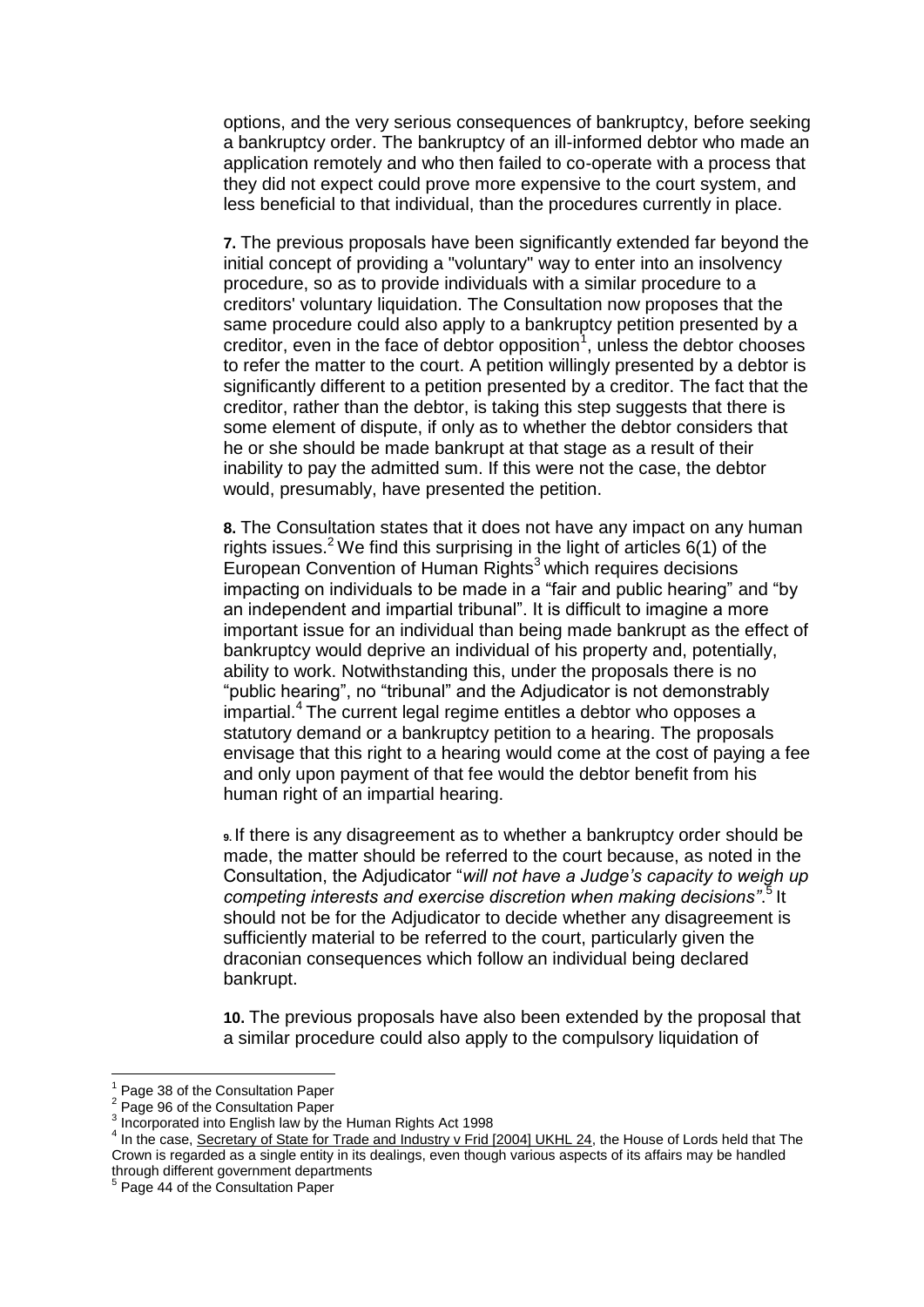companies. We do not consider, for the reasons set out below, that it would be appropriate for the proposed streamlined procedure to be extended to apply to the compulsory liquidation of companies.

**11.** We are also concerned at the inclusion of the proposals contained in the Consultation for a pre-action process aimed at encouraging constructive debtor/creditor dialogue. We do not consider that these proposals fully take into account the key differences between a litigation claim made by one party against another seeking damages and a class remedy such as bankruptcy or winding-up. Where an individual or company is potentially insolvent, every stakeholder is likely to be affected by an agreement between the debtor and one or more of its creditors.

**12.** We consider that the potential consequences of the current proposals for a pre-action process could be to:

(i) further encourage individual creditors to use the threat of bankruptcy or winding-up as a debt collection tool;

(ii) encourage an insolvent debtor to reach an agreement with the creditor who made the threat, potentially to the detriment of its other creditors; and

(iii) restrict existing creditor rights. A creditor with (for example) an unsatisfied judgment should not be placed in a position where a debtor can buy further time by making "reasonable" payment offers, which that creditor does not have sufficient information to evaluate properly. Still less should that creditor face potential sanctions if it were to proceed with a compulsory winding-up petition at atime when a "reasonable" offer remained on the table.

#### *Litigation Committee*

The Litigation Committee recently responded to the MoJ consultation paper "Fees in the High Court and Court of Appeal Civil Division" (CP15/2011). (See [http://www.justice.gov.uk/downloads/consultations/appeal-high-court-fees](http://www.justice.gov.uk/downloads/consultations/appeal-high-court-fees-consultation.pdf)[consultation.pdf](http://www.justice.gov.uk/downloads/consultations/appeal-high-court-fees-consultation.pdf) for the consultation paper and http://www.citysolicitors.org.uk/FileServer.aspx?oID=1125&IID=0 for the response.) The consultation paper proposed changes to fees in the High Court and Court of Appeal Division. The stated aim of the proposals was to charge users of these two jurisdictions more proportionally for the resource their cases consume, while protecting access to justice for the most vulnerable, with the aim of reducing the taxpayer subsidy of the courts service. The Committee responded to the specific questions contained in the consultation paper.

The Litigation Committee also recently responded to the MoJ's consultation "Appointments and Diversity: 'A Judiciary for the 21<sup>st</sup> Century'" (See [http://www.justice.gov.uk/downloads/consultations/judicial-appointments](http://www.justice.gov.uk/downloads/consultations/judicial-appointments-consultation-1911.pdf)[consultation-1911.pdf](http://www.justice.gov.uk/downloads/consultations/judicial-appointments-consultation-1911.pdf) for the consultation paper and http://www.citysolicitors.org.uk/FileServer.aspx?oID=1133&IID=0 for the response).

As the consultation paper stated:

This consultation sets out proposals for changes to the statutory and regulatory frameworks for judicial appointments. The consultation is aimed at members of the judiciary, legal practitioners and their representative organisations, those responsible for aspects of the judicial appointments process, equality and diversity groups and those who have an interest in judicial appointments.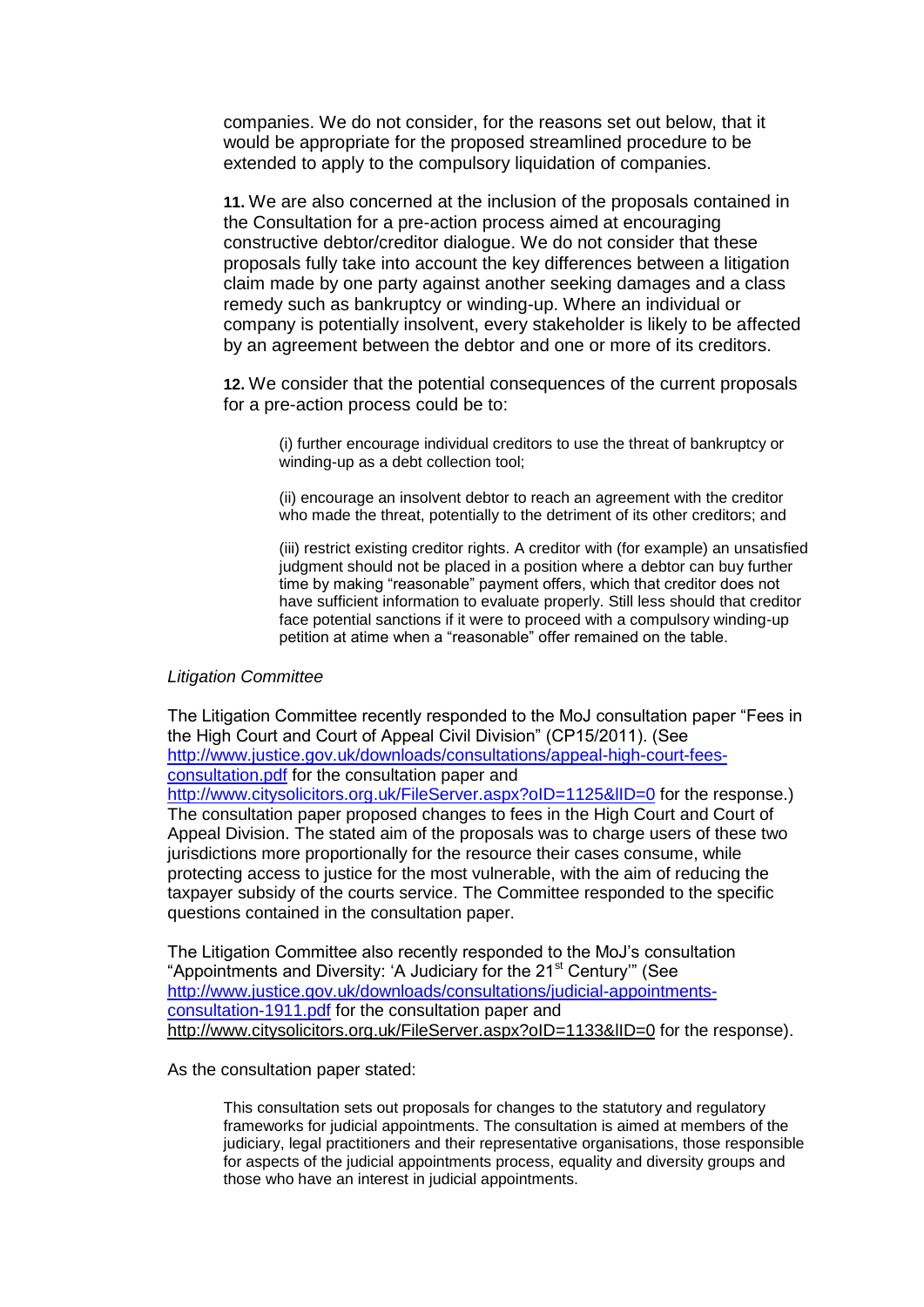As The Right Honourable Kenneth Clarke QC MP Lord Chancellor and Secretary of State for Justice stated (at page 3)**:**

…I am consulting on legislative changes to achieve the **proper balance** between executive, judicial and independent responsibilities, improve **clarity, transparency and openness**; create a more **diverse** judiciary that is reflective of society; and deliver **speed and quality of service** to applicants, the courts and tribunals and value for money to the taxpayer.

The response dealt with the specific questions contained in the consultation paper.

## *Planning & Environmental Law Committee*

The Planning & Environmental Law Committee recently responded to the DECC Consultation "The Green Deal and Energy Company Obligation" (11D/886). (See [http://www.decc.gov.uk/assets/decc/11/consultation/green-deal/3607-green-deal](http://www.decc.gov.uk/assets/decc/11/consultation/green-deal/3607-green-deal-energy-company-ob-cons.pdf)[energy-company-ob-cons.pdf](http://www.decc.gov.uk/assets/decc/11/consultation/green-deal/3607-green-deal-energy-company-ob-cons.pdf) for the consultation paper and http://www.citysolicitors.org.uk/FileServer.aspx?oID=1116&IID=0 for the response.)

The three main purposes of the consultation paper were stated to be:

- To explain the context for the development of the Green Deal and Energy Company Obligation (ECO);
- To set out DECC's proposals for the Green Deal and the ECO; and
- To highlight key issues, for consultation.

The consultation and the questions posed by it raised practical policy issues in relation to the details of the Green Deal and ECO policies that are to be implemented in secondary legislation and under the energy licensing framework. In its response, the Committee did not respond to the majority of the questions raised, but only those that were particularly relevant to the legal industry and property professionals.

#### *Professional Rules and Regulation Committee (PR&RC)*

The PR&RC recently responded to the SRA's "The regulation of international practice" consultation. (See [http://www.sra.org.uk/sra/consultations/regulation](http://www.sra.org.uk/sra/consultations/regulation-international-practice.page)[international-practice.page](http://www.sra.org.uk/sra/consultations/regulation-international-practice.page) for the consultation paper and http://www.citysolicitors.org.uk/FileServer.aspx?oID=1134&IID=0 for the response.)

As the SRA's press release on this issue stated [\(http://www.sra.org.uk/sra/news/press/last-week-international-strategy](http://www.sra.org.uk/sra/news/press/last-week-international-strategy-consultation.page)[consultation.page\)](http://www.sra.org.uk/sra/news/press/last-week-international-strategy-consultation.page):

> The SRA is currently consulting with stakeholders on regulating an increasingly global profession. Views are sought on the ways in which the authority as a single regulator can fulfil its principal duty of consumer protection without constraining a competitive and highly sophisticated international sector.

The consultation document 'The Regulation of International Practice' sets out the SRA's proposals on how it might regulate the international practice of firms with headquarters in England or Wales. The document, launched on 8 November, contains proposals that cut through some of the regulatory maze facing international firms, supporting them in the development of single global businesses.

If the proposals are accepted, they should lead to firms having greater flexibility to operate in any form that is allowed in other countries and bring into their partnerships anyone who is recognised as a lawyer in their home country. Such firms would also benefit from a significant reduction in paperwork and welcome cost savings.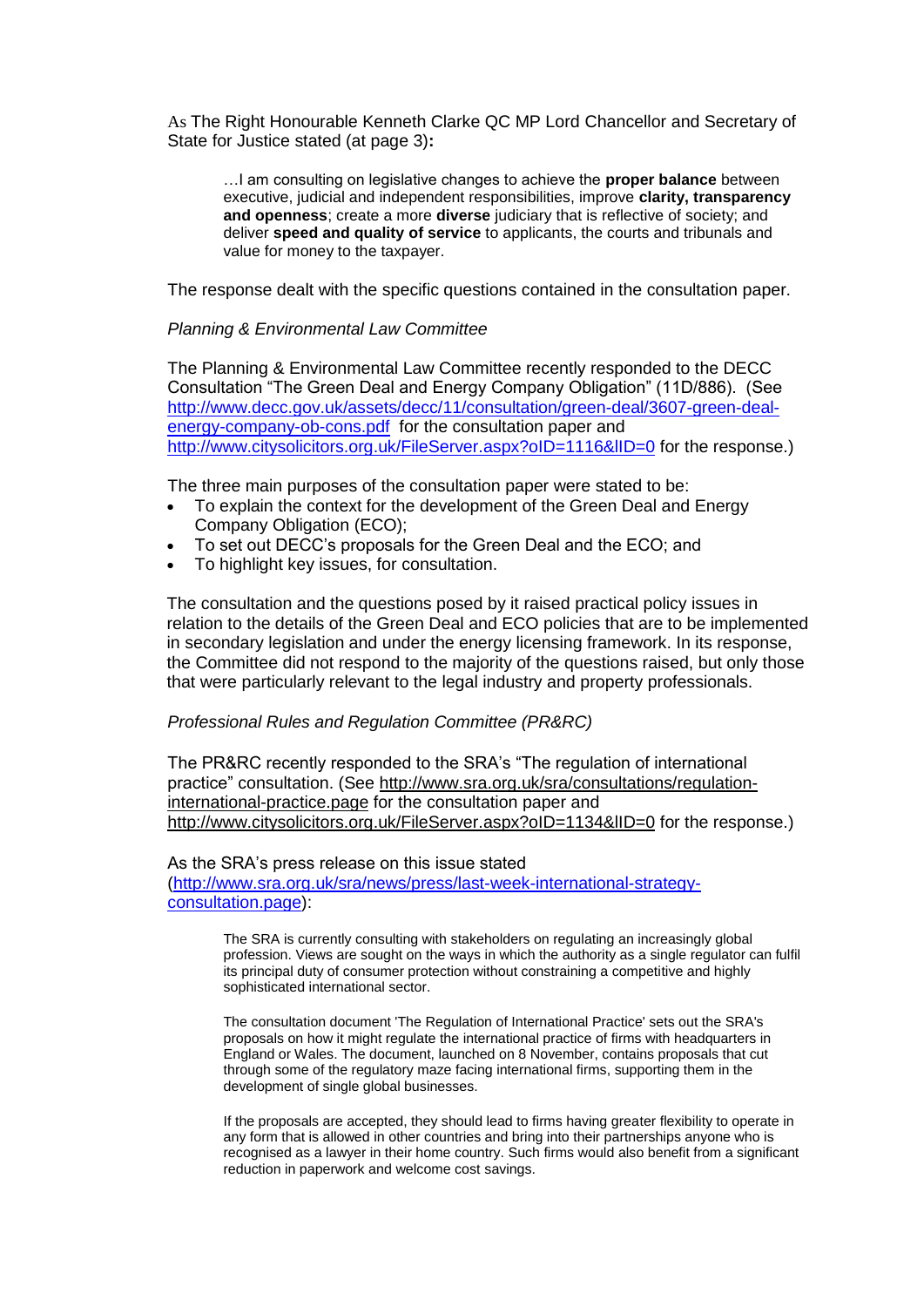Around 160 branches of law firms that currently have to register and comply separately with SRA regulations even when overseas would instead come under a single international firm 'passport to practice', a more appropriate regulatory oversight regime. Under the proposals, the SRA has suggested opening up a route to partnership in English law firms for lawyers in key emerging markets who have not previously been permitted to become partners in solicitors' firms here.

Last year the SRA paved the way by opening up a new requalification track in English law for foreign lawyers - the Qualified Lawyers Transfer Scheme (QLTS). The SRA is also seeking views on whether to allow European law firms more flexibility to choose whether to be regulated as foreign law firms or as English firms, depending on the services they wish to offer. The SRA has held meetings with public and private sector stakeholders and other organisations interested in these proposals all of whom have broadly welcomed the direction of travel proposed.

The Committee responded to the specific questions at the end of the consultation paper.

# *Regulatory Law Committee*

The Regulatory Law Committee recently produced comments on the proposed Market Abuse Regulation ("MAR") and Market Abuse Directive ("MAD"). (See <http://www.citysolicitors.org.uk/FileServer.aspx?oID=1128&lID=0> for a copy of the paper.) The European Commission has now published its formal legislative proposal for a new MAR and MAD2 to replace the existing MAD adopted in 2003. The purpose of the paper was to highlight the principle areas where the Committee had identified that the proposed Regulation and Directive raise legal concerns, particularly focusing on areas where the proposals create risks for legal uncertainty. The paper also proposed specific solutions or identified areas for further consideration.

The Regulatory Law Committee also recently responded to the Questionnaire on MiFID/MiFIR 2 by Markus Ferber MEP. (See http://www.citysolicitors.org.uk/FileServer.aspx?oID=1112&IID=0 for the response.)

Furthermore, the Committee also recently published comments on the section of the FSA December 2011 quarterly consultation (CP11/27) relating to Performance Management Data Returns ("PMDR") transactions (guidance on the role of brokers). (See [http://www.fsa.gov.uk/library/policy/cp/2011/11\\_27.shtml](http://www.fsa.gov.uk/library/policy/cp/2011/11_27.shtml) for the consultation paper and<http://www.citysolicitors.org.uk/FileServer.aspx?oID=1127&lID=0> for the response.) The relevant part of the consultation concerned proposed amendments to the FSA Handbook, namely to the guidance in the Code of Market Conduct, relating to the disclosure of inside information by brokers during deals in which stock owned by persons discharging managerial responsibilities (PDMRs) is being sold (Chapter 6).

As the response stated generally:

We support the rationale underpinning the proposed exemption from the market abuse (improper disclosure) offence –namely, enabling the divestiture of illiquid stock that would otherwise be unsaleable.

However we are concerned that the FSA is not proposing any form of corresponding exemption for prospective purchasers of such stock. Without such a corresponding buy-side exemption, any well-advised buy-side institution may well be reluctant to acquire the stock being offered, for fear of falling foul of the market abuse (insider dealing) offence. This would defeat the very object of the FSA's proposed exemption.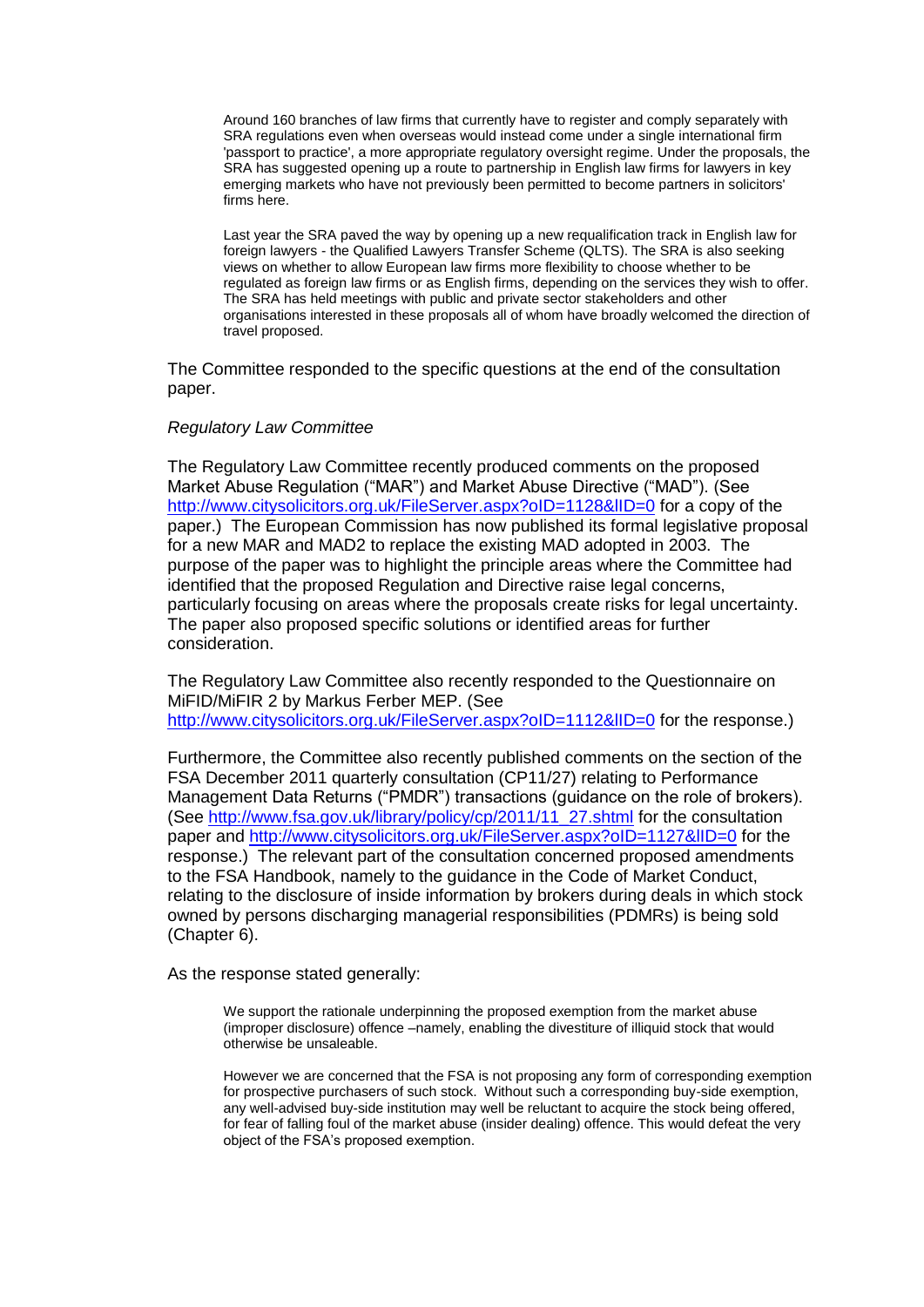In practice, it is likely to be difficult, if not impossible, for any buy-side firm to be able to demonstrate that its acquisition of the stock was not "on the basis" of the PDMR information divulged by the broker, pursuant to (new) MAR 1.4.4A – as indicated in the second sentence of paragraph 6.21 of the CP. Indeed, [in] many cases, the purchase decision will – as a matter of fact – be inextricably linked to the disclosure by the broker that the seller is a PDMR.

Put another way, without a form of corresponding 'safe harbour' for the buy-side, the FSA's (well-intentioned) proposal may well prove of no use in practice.

Accordingly, we would strongly urge FSA to introduce into MAR 1.3 a corresponding 'safe harbour' for buy-side firms to whom an offer of such illiquid stock is being made by a broker, in accordance with MAR 1.4.4A.

The response also commented specifically on the proposed new provisions in MAR 1.4.4A, designed to implement the sell-side illiquid stock exemption.

#### *Revenue Law Committee*

The Revenue Law Committee recently commented on the draft clauses of the Finance Bill 2012 published on 6 December 2011 relating to controlled foreign company reform and the document "Controlled Foreign Company (CFC) – an update" published in January 2012. (See [http://www.hm](http://www.hm-treasury.gov.uk/controlled_foreign_companies.htm)[treasury.gov.uk/controlled\\_foreign\\_companies.htm](http://www.hm-treasury.gov.uk/controlled_foreign_companies.htm) for the relevant HMT documents, and<http://www.citysolicitors.org.uk/FileServer.aspx?oID=1129&lID=0> for the response.)

As the "Controlled Foreign Company (CFC) – an update" document stated:

1.1 On 6 December 2011 the Government published the document *Controlled Foreign Company (CFC) Reform - response to consultation* which set out how the proposals for CFC reform had developed in the light of the consultation over the summer and autumn. Draft legislation for most of the new CFC rules was published at the same time. This document covers the initial feedback received on the proposals and draft legislation and how the Government intends to respond. It also sets out further proposals on the finance company rules, the application of the CFC rules to exempt foreign branches, the temporary period of exemption, commencement provisions and further details on how the new rules will apply to the financial sector.

1.2 The draft legislation has now been updated to include the rules applicable to exempt foreign branches and amended rules for the treatment of finance profits. The remainder of the draft legislation is as originally published and therefore does not yet reflect either the further changes discussed later in this note or any other feedback received during consultation. Annex A provides a guide to the additional draft legislation that is being published today.

1.3 Engagement with interested parties since December continues to be very helpful. The Government is keen that all interested parties continue to engage throughout the consultation period and beyond to ensure the best possible outcome when the rules are introduced in Finance Bill 2012.

#### **Feedback since December**

1.4 The document *Controlled Foreign Company (CFC) reform: response to consultation* published in December was well received - it has been generally acknowledged that the detailed policy proposals achieve the Government's objectives for CFC reform, and that a number of important changes have been made since the June 2011 consultation document. However, many respondents feel that, although the legislation achieves the right result, the compliance burdens in getting there are excessive. These concerns have been raised in respect of the current legislative form of the Gateway in particular.